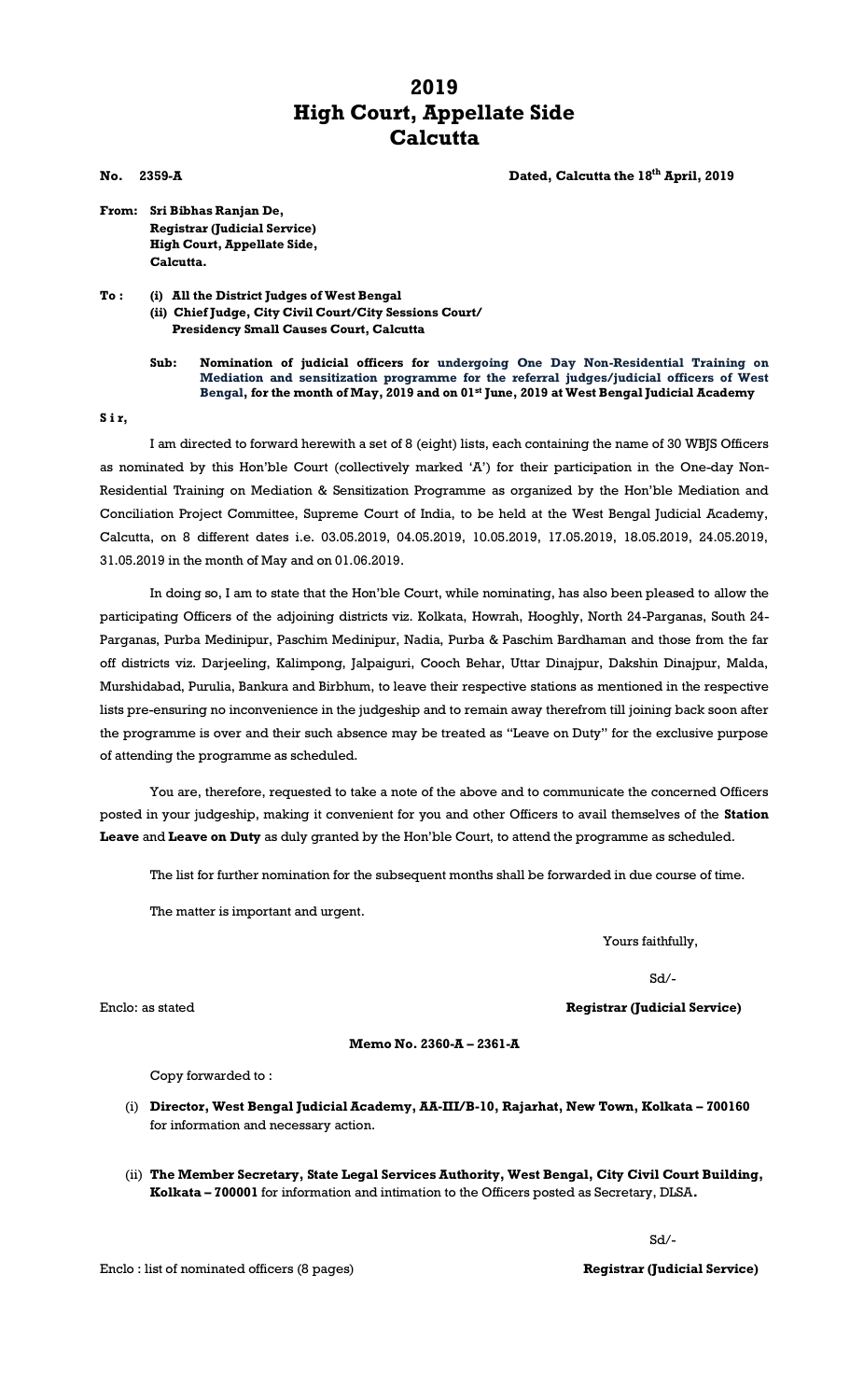# **2019 High Court, Appellate Side Calcutta**

**No. 2362-A Dated, Calcutta the 18th April, 2019**

- **From: Sri Bibhas Ranjan De, Registrar (Judicial Service) High Court, Appellate Side, Calcutta.**
- **To : The Secretary, Judicial Department, Government of West Bengal, Writers' Buildings Kolkata- 700001**
	- **Sub: Nomination of judicial officers for undergoing One Day Non-Residential Training on Mediation and sensitization programme for the referral judges/judicial officers of West Bengal, In the month of May and June, 2019 at West Bengal Judicial Academy**

**S i r,**

I am directed to forward herewith a list containing the name of 240 WBJS Officers including some posted on deputaion as nominated by this Hon'ble Court (marked 'A') for their participation in the One-day Non-Residential Training on Mediation & Sensitization Programme scheduled on 8 different dates i.e. 03.05.2019, 04.05.2019, 10.05.2019, 17.05.2019, 18.05.2019, 24.05.2019, 31.05.2019 in the month of May and on 01.06.2019 as organized by the Hon'ble Mediation and Conciliation Project Committee, Supreme Court of India, to be held at the West Bengal Judicial Academy, Calcutta.

In doing so, I am to state that the Hon'ble Court, while nominating, has also been pleased to allow the participating Officers to leave their respective court/offices in such manner as mentioned in the list pre-ensuring no inconvenience in the department concerned and to remain away therefrom till joining back soon after the programme is over and their such absence may be treated as "Leave on Duty" for the exclusive purpose of attending the programme as scheduled.

You are, therefore, requested to communicate the concerned Officers posted on deputaion, making it convenient for the Officers to avail themselves of the **Station Leave** and **Leave on Duty** as granted by the Hon'ble Court, to attend the programme as scheduled.

The list for further nomination for subsequent months shall be forwarded in due course of time.

The matter is important and urgent.

Yours faithfully,

Sd/-

### Enclo: as stated **Registrar (Judicial Service)**

#### **Memo No. 2363-A**

Copy forwarded to **Director, West Bengal Judicial Academy, AA-III/B-10, Rajarhat, New Town, Kolkata – 700160** for information and necessary action.

Sd/-

Enclo : list of nominated officers (8 pages) **Registrar (Judicial Service)**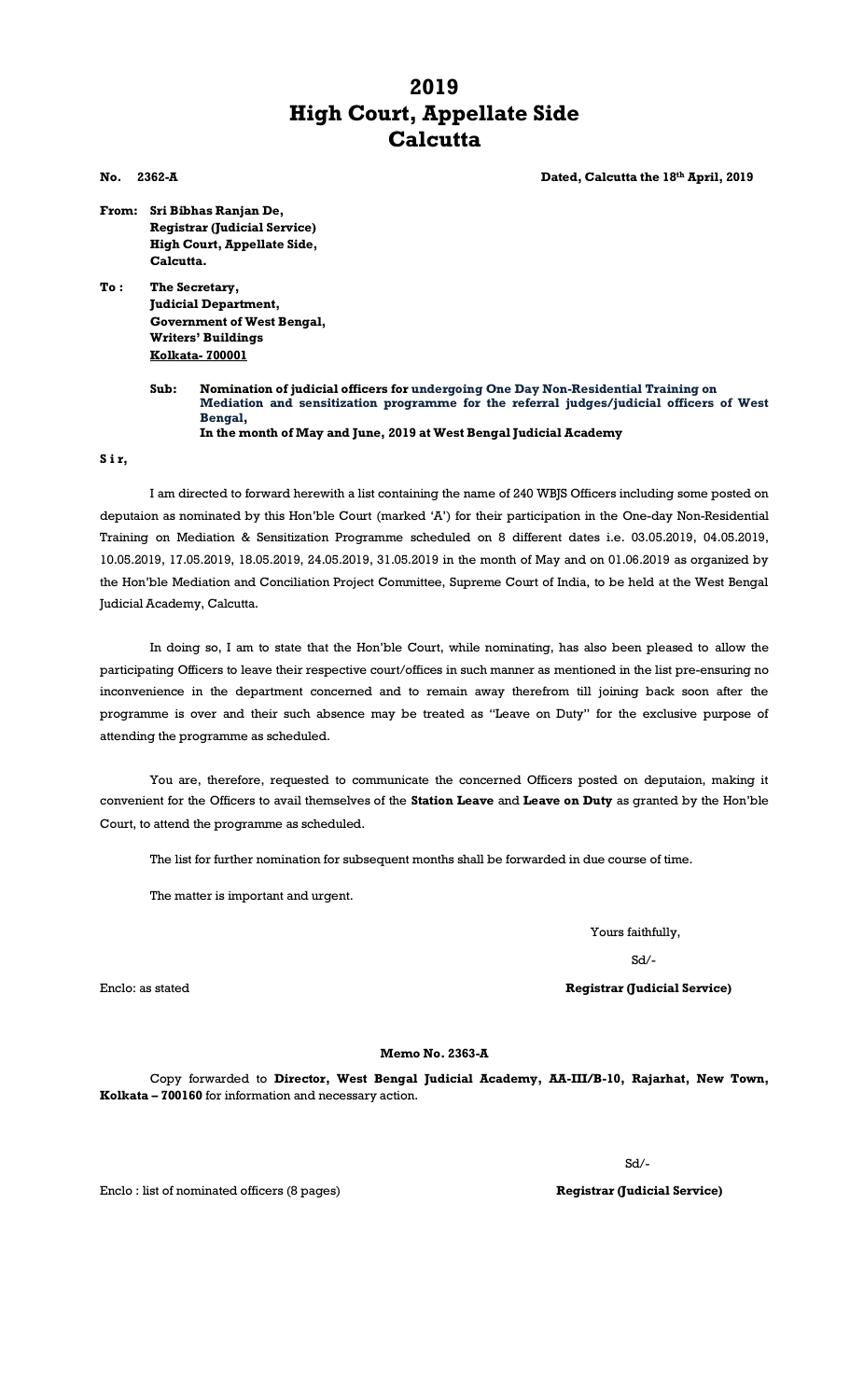| Programme                          | Name of the judicial officers with designation belonging to the                       |
|------------------------------------|---------------------------------------------------------------------------------------|
|                                    | West Bengal Judicial Service, nominated as referral Judges for                        |
|                                    | participation in the Training Programme                                               |
| One Day non-residential            | Smt. Chaitali Chatterjee, District Judge, Hooghly<br>1.                               |
| Training on Mediation &            | Sri Saumyabrata Sarkar, Secretary, Law Department, Government of<br>2.                |
| <b>Sensitization Programme for</b> | West Bengal                                                                           |
| the referral Judges/Judicial       | Syed Neyazuddin Azad, ADJ, 1 <sup>st</sup> Court, Balurghat, Dakshin Dinajpur<br>3.   |
| <b>Officers of West Bengal</b>     | Neyaz Alam, ADJ, 2 <sup>nd</sup> Court, Asansol, Paschim Bardhaman<br>4.              |
|                                    | Smt. Sanchita Sarkar, ADJ, 4 <sup>th</sup> Court, Suri, Birbhum<br>5.                 |
| Date: 03.05.2019                   | Sri Sudeb Mitra, Chief Judge, PSCC, Calcutta<br>6.                                    |
|                                    | Ms. Durga Khaitan, Member Secretary, SLSA, WB, on deputation<br>7.                    |
| (30 officers)                      | Smt. Sukla Sengupta, Appellate Authority, Metro Railway, Kolkata<br>8.                |
|                                    | Sri Dulal Chandra Kar, ADJ, 2 <sup>nd</sup> Court, Barasat, North 24-Parganas<br>9.   |
| Venue:                             | 10. Smt. Mou Chatterjee, ADJ, 3 <sup>rd</sup> Court, Tamluk, Purba Medinipur          |
| West Bengal Judicial               | 11. Smt. Madhumita Roy-I, ADJ, 3rd Court, Krishnanagar, Nadia                         |
| Academy at AA-III/B-10,            | 12. Sri Debaprasad Nath, ADJ, 1 <sup>st</sup> Court, Siliguri, Darjeeling             |
| Rajarhat, New Town,                | 13. Sri Debasish Halder, Judge, Industrial Tribunal, 9 <sup>th</sup> Court, Durgapur, |
| Kolkata-160                        | Paschim Bardhaman                                                                     |
|                                    | 14. Sri Srikumar Goswami, ADJ, 1 <sup>st</sup> Court, Alipore, South 24-Parganas      |
| <b>Reporting Time:</b>             | 15. Sri Bidyut Kumar Roy, ADJ, 1 <sup>st</sup> Court, Bongaon, North 24-Parganas      |
| 8:30 A.M.                          | 16. Sri Viswaroop Sett, ADJ, Tufanganj, Cooch Behar                                   |
|                                    | 17. Yasmin Ahmed, ADJ, 4 <sup>th</sup> Court, Jalpaiguri                              |
|                                    | 18. Sri Rajesh Chakraborty, ADJ, FTC, Kalna, Purba Bardhaman                          |
|                                    | 19. Sri Sanjoy Kumar Sharma, ADJ, FTC-1, Lalbagh, Murshidabad                         |
|                                    | 20. Kazi Abul Hasem, ADJ, FTC-1, Jangipur, Murshidbabad                               |
|                                    | 21. Sri Asim Kumar Debnath, ADJ, FTC-2, Bongaon, North 24-Parganas                    |
|                                    | 22. Sri Debanjan Ghosh, Deputy Registrar, West Bengal Human Rights                    |
|                                    | Commission                                                                            |
|                                    | 23. Sri Prakash Chandra Barman, CJM, Cooch Behar                                      |
|                                    | 24. Sri Ajay Raj Syangden, CJ(SD), Chandannagar, Hooghly                              |
|                                    | 25. Smt. Dipa Shyam Ray, CJ(SD), Asansol, Paschim Bardhaman                           |
|                                    | 26. Sri Sanjeet Ambastha, ACJM, Raiganj, Uttar Dinajpur                               |
|                                    | 27. Smt. Sweety Yadav, JM, Municipal Court, Howrah                                    |
|                                    | 28. Smt. Sudipa Banerjee, JM, 3 <sup>rd</sup> Court, Berhampore, Murshidbabad         |
|                                    | 29. Smt. Uma Banerjee (Singha Roy), CJ(JD), Addl. Court, Suri, Birbhum                |
|                                    | 30. Smt. Juin Dutta, Principal Magistrate, JJB, Howrah, UOT as JM, 2 <sup>nd</sup>    |
|                                    | Court, Purulia                                                                        |

**\* General Direction :** The above named participating officers from the adjoining districts viz. **Kolkata, Howrah, Hooghly, North & South 24-Pgs., Purba & Paschim Medinipur, Nadia, Purba Bardhaman and Paschim Bardhaman** are allowed to leave their respective station on **02nd May, 2019 after court hours** while those from the far off districts viz. **Darjeeling, Kalimpong Jalpaiguri, Cooch Behar, Uttar & Dakshin Dinajpur, Malda, Birbhum, Murshidabad, Purulia and Bankura** are allowed to leave their respective station on **01st May, 2019 after court hours,** all pre-ensuring no inconvenience in their judgeships and to remain away therefrom till joining back soon after the programme is over and their such **absence may be treated as "Leave on Duty".**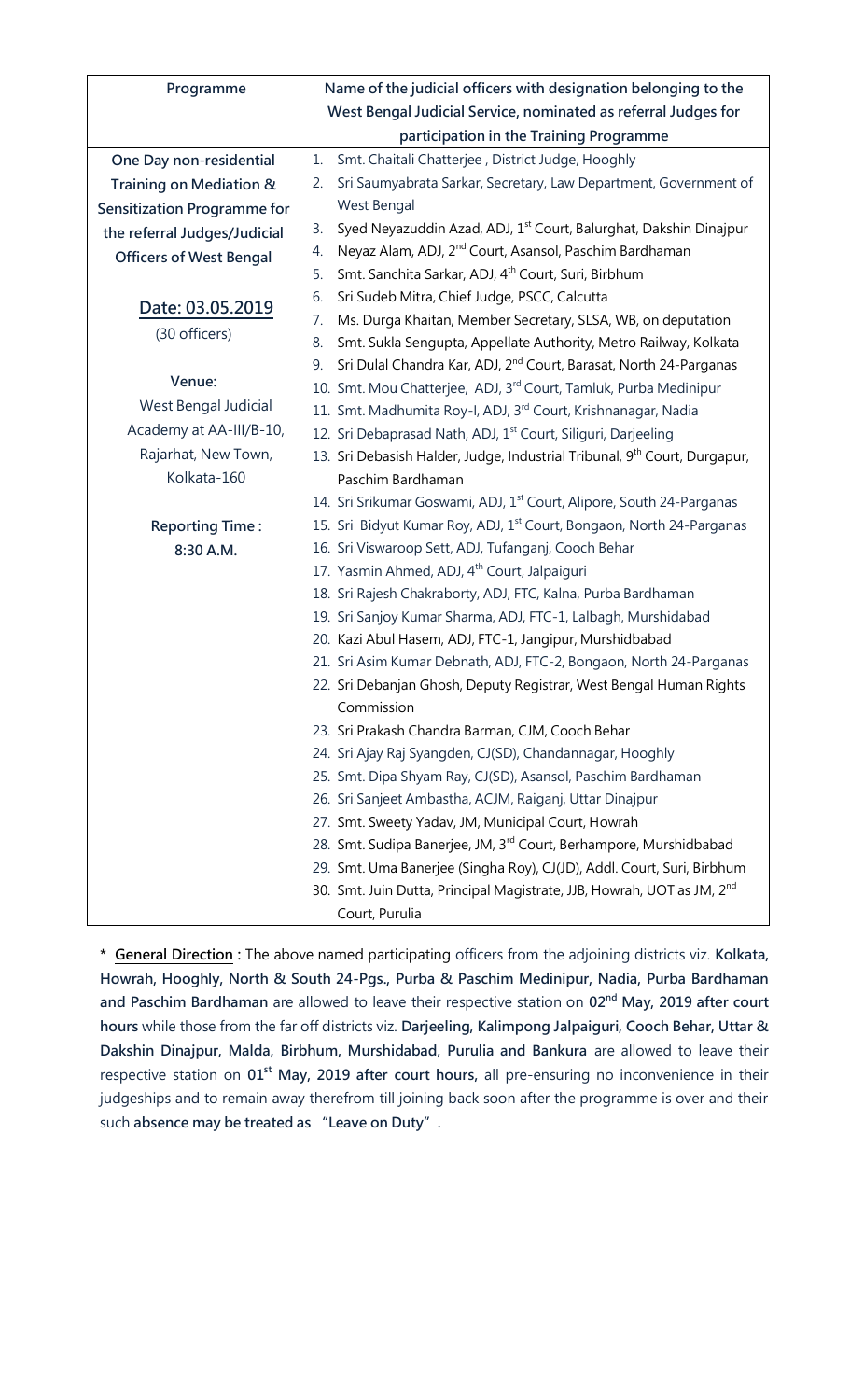| Programme                          | Name of the judicial officers with designation belonging to the West                                                                  |
|------------------------------------|---------------------------------------------------------------------------------------------------------------------------------------|
|                                    | Bengal Judicial Service, nominated as referral Judges for participation                                                               |
|                                    | in the Training Programme                                                                                                             |
| One Day non-residential            | 1. Sri Sandip Kumar Ray Chaudhuri, Seretary, Judicial Department, Govt.                                                               |
| Training on Mediation &            | of WB                                                                                                                                 |
| <b>Sensitization Programme for</b> | Sri Akhilesh Kumar Pandey, Joint Secretary, Law Department, Govt. of<br>2.                                                            |
| the referral Judges/Judicial       | <b>WB</b>                                                                                                                             |
| <b>Officers of West Bengal</b>     | Sri Anirban Chowdhury, ADJ, 1 <sup>st</sup> Court, Sadar, Jalpaiguri<br>3.                                                            |
|                                    | Smt. Buli Das, ADJ, 3rd Court, Bankura<br>4.                                                                                          |
| Date: 04.05.2019                   | Sri Himadri Sankar Ghosh Hazra, ADJ, Haldia, Purba Medinipur<br>5.                                                                    |
| (30 officers)                      | Sri Manoj Kumar Sharma, ADJ, 4 <sup>th</sup> Court, Krishnanagar, Nadia<br>6.                                                         |
|                                    | Sri Biplab Roy, ADJ, 5 <sup>th</sup> Court, Krishnanagar, Nadia<br>7.                                                                 |
| Venue:                             | Sri Biswaroop Chowdhury, Senior Law Officer, Calcutta State Transport<br>8.                                                           |
|                                    | Corporation                                                                                                                           |
| West Bengal Judicial               | Smt. Susmita Mukerji, ACJM, Kandi, Murshidabad<br>9.                                                                                  |
| Academy at AA-III/B-10,            | 10. Sri Alokesh Das, ACJM, Mathabhanga, Cooch Behar                                                                                   |
| Rajarhat, New Town,                | 11. Smt. Parna Bhattacharya, CJ(SD), Jhargram, Paschim Medinipur                                                                      |
| Kolkata-160                        | 12. Sri Arabinda Panti, Judge, 2 <sup>nd</sup> Labour Court, Calcutta                                                                 |
|                                    | 13. Smt. Suparna Ray-II, ACJM, Lalbagh, Murshidbabad                                                                                  |
| <b>Reporting Time:</b>             | 14. Smt. Sanchita Saha, JM, 4 <sup>th</sup> Court, Sadar, Bankura                                                                     |
| 8:30 A.M.                          | 15. Smt. Manali Samanta, JM, 2 <sup>nd</sup> Court, Siliguri, Darjeeling                                                              |
|                                    | 16. Sri Abhikhek Manna, JM, 4 <sup>th</sup> Court, Siliguri, Darjeeling                                                               |
|                                    | 17. Ms. Yozna Lam, CJ(JD), Buniadpur, Dakshin Dinajpur                                                                                |
|                                    | 18. Smt. Krishnakoli Mukherjee JM, 4 <sup>th</sup> Court, Howrah                                                                      |
|                                    | 19. Smt. Neha Sharma, JM, 3 <sup>rd</sup> Court, Alipore, South 24-Parganas                                                           |
|                                    | 20. Smt. Rakhi Jaiswal, CJ(JD), 3rd Court, Krishnanagar, Nadia                                                                        |
|                                    | 21. Smt. Soroshi Goswami, CJ(JD), 2 <sup>nd</sup> Court, Jangipur, Murshidabad                                                        |
|                                    | 22. Sri Ramaprasad Ghosh, CJ(JD), Kalyani, Nadia                                                                                      |
|                                    | 23. Smt. Ankita Verma, JM, 3rd Court, Sadar, Purulia                                                                                  |
|                                    | 24. Sri Aditya Gunjan, CJ(JD), Raiganj, Uttar Dinajpur                                                                                |
|                                    | 25. Smt. Shatarupa Ghosh, JM, 1 <sup>st</sup> Court, Raiganj, Uttar Dinajpur                                                          |
|                                    | 26. Smt. Sayani Mukherjee, JM, 2 <sup>nd</sup> Court, Suri, Birbhum                                                                   |
|                                    | 27. Sri Ashoke Halder, JM, 7 <sup>th</sup> Court, Sadar, Howrah<br>28. Sri Arijit Mondal-II, JM, 5 <sup>th</sup> Court, Sadar, Howrah |
|                                    | 29. Smt. Chandrani Chakraborty, JM, 3 <sup>rd</sup> Court, Chandannagar, Hooghly                                                      |
|                                    | 30. Ms. Sanjukta Bhattacharya, CJ(JD), Addl. Court, Serampore, Hooghly                                                                |
|                                    |                                                                                                                                       |
|                                    |                                                                                                                                       |

**\* General Direction :** The above named participating officers from the adjoining districts viz. **Kolkata, Howrah, Hooghly, North & South 24-Pgs., Purba & Paschim Medinipur, Nadia, Purba Bardhaman and Paschim Bardhaman** are allowed to leave their respective station on **03rd May, 2019 after court hours** while those from the far off districts viz. **Darjeeling, Kalimpong Jalpaiguri, Cooch Behar, Uttar & Dakshin Dinajpur, Malda, Birbhum, Murshidabad, Purulia and Bankura** are allowed to leave their respective station on **02nd May, 2019 after court hours,** all pre-ensuring no inconvenience in their judgeships and to remain away therefrom till joining back soon after the programme is over and their such **absence may be treated as "Leave on Duty".**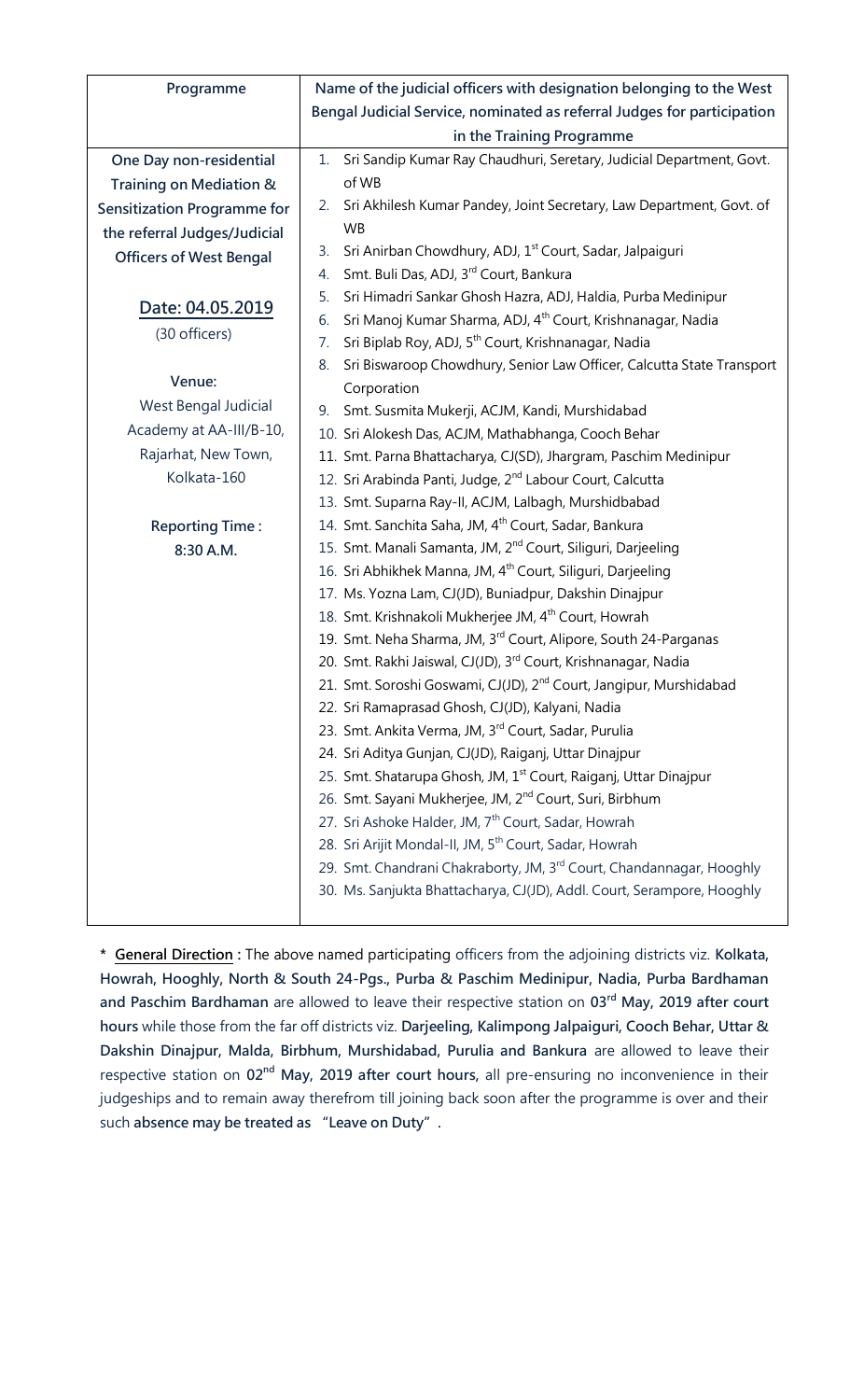| Programme                          | Name of the judicial officers with designation belonging to the West                     |
|------------------------------------|------------------------------------------------------------------------------------------|
|                                    | Bengal Judicial Service, nominated as referral Judges for participation                  |
|                                    | in the Training Programme                                                                |
| One Day non-residential            | Sri Jayanta Chakraborty, ADJ, 4 <sup>th</sup> Court, Berhampore, Murshidbabad<br>1.      |
| Training on Mediation &            | Sri Krishnendu Sarkar, CJ(SD), 2 <sup>nd</sup> Court, Asansol, Paschim Bardhaman<br>2.   |
| <b>Sensitization Programme for</b> | Smt. Himanshi, JM, 1 <sup>st</sup> Court, Chanchal, Malda<br>3.                          |
| the referral Judges/Judicial       | Smt. Arpita Hira, CJ(JD), 2 <sup>nd</sup> Court, Kandi, Murshidabad<br>4.                |
| <b>Officers of West Bengal</b>     | Sri Tsering Yangchen Lepcha, JM, 1 <sup>st</sup> Court, Jangipur, Murshidabad<br>5.      |
|                                    | Ms. Pragyamita Sen Sarkar, CJ(JD), Addl. Court, Krishnanagar, Nadia<br>6.                |
| Date: 10.05.2019                   | Smt. Poonam Singhi, JM, 5 <sup>th</sup> Court, Krishnanagar, Nadia<br>7.                 |
|                                    | Smt. Ruby Singh, JM, 2 <sup>nd</sup> Court, Ranaghat, Nadia<br>8.                        |
| (30 officers)                      | Ms. Amrita Banerjee, JM, Kalyani, Nadia<br>9.                                            |
|                                    | Smt. Neelam Sashi Kujur, JM, Nabadwip, Nadia, U.O.T. as<br>10.                           |
| Venue:                             | Metropolitan Magistrate, 8 <sup>th</sup> Court, Calcutta                                 |
| West Bengal Judicial               | Sri Pradip Bandyopadhyay, CJ(JD), Tehatta, Nadia<br>11.                                  |
| Academy at AA-III/B-10,            | Md. Mohibullah, JM, 4 <sup>th</sup> Court, Sadar, Purulia<br>12.                         |
| Rajarhat, New Town,                | Smt. Sayantani Chowdhury, CJ(JD), 3rd Court, Tamluk, Purba<br>13.                        |
| Kolkata-160                        | Medinipur                                                                                |
|                                    | Sri Gautam Kumar Nag, JM, 3 <sup>rd</sup> Court, Tamluk, Purba Medinipur UOT<br>14.      |
| <b>Reporting Time:</b>             | as Metropolitan Magistrate, 18 <sup>th</sup> Court, Calcutta                             |
| 8:30 A.M.                          | Ms. Seuli Roy, CJ(JD), 2 <sup>nd</sup> Court, Contai, Purba Medinipuir, UOT as<br>15.    |
|                                    | Civil Judge (Junior Division), 1 <sup>st</sup> Court, Rampurhat, Birbhum                 |
|                                    | Sri Bhaskar Majumder, CJ(SD), 2 <sup>nd</sup> Court, Contai, Purba Medinipur<br>16.      |
|                                    | Sri Amar Chandra Das, JM, 2 <sup>nd</sup> Court, Contai, Purba Medinipur UOT<br>17.      |
|                                    | as Judicial Magistrate, 2 <sup>nd</sup> Court, Jangipur, Murshidabad                     |
|                                    | Smt. Archita Sen, CJ(JD), 3 <sup>rd</sup> Court, Sadar, Paschim Medinipur<br>18.         |
|                                    | Smt. Ruth Priya Khaiba, JM, 4 <sup>th</sup> Court, Sadar, Paschim Medinipur<br>19.       |
|                                    | Sri Aneek Banerjee, JM, 6 <sup>th</sup> Court, Sadar, Paschim Medinipur<br>20.           |
|                                    | Smt. Saptabarna Sengupta, CJ(JD), Addl. Court-cum-JM, Ghatal,<br>21.                     |
|                                    | Paschim Medinipur                                                                        |
|                                    | Yasmin Ara Khatun, CJ(JD), Addl. Court, Garbeta, Paschim Medinipur<br>22.                |
|                                    | 23.<br>Sri Sanjib Roy, JM, Jhargram, Paschim Medinipur                                   |
|                                    | Md. Ruknuddin, CJ(JD), Dantan, Paschim Medinipur<br>24.                                  |
|                                    | Smt. Payal Banerjee-II, CJ(JD), 1 <sup>st</sup> Court, Barasat, North 24-Parganas<br>25. |
|                                    | Smt. Atri Chanda, JM, 1 <sup>st</sup> Court, Barasat, North 24-Parganas<br>26.           |
|                                    | Sri Arindam Chakraborty-II, CJ(JD), 2 <sup>nd</sup> Court, Basirhat, North 24-<br>27.    |
|                                    | Parganas                                                                                 |
|                                    | Smt. Tanusree Roy, JM, 1 <sup>st</sup> Court, Basirhat, North 24-Parganas<br>28.         |
|                                    | Yasmin Begum, CJ(JD), Bongaon, North 24-Parganas<br>29.                                  |
|                                    | Smt. Sukti Sarkar, JM, 2 <sup>nd</sup> Court, Barrackpore, North 24-Parganas<br>30.      |

**\* General Direction :** The above named participating officers from the adjoining districts viz. **Kolkata, Howrah, Hooghly, North & South 24-Pgs., Purba & Paschim Medinipur, Nadia, Purba Bardhaman and Paschim Bardhaman** are allowed to leave their respective station on **09th May, 2019 after court hours** while those from the far off districts viz. **Darjeeling, Kalimpong Jalpaiguri, Cooch Behar, Uttar & Dakshin Dinajpur, Malda, Birbhum, Murshidabad, Purulia and Bankura** are allowed to leave their respective station on **08th May, 2019 after court hours,** all pre-ensuring no inconvenience in their judgeships and to remain away therefrom till joining back soon after the programme is over and their such **absence may be treated as "Leave on Duty".**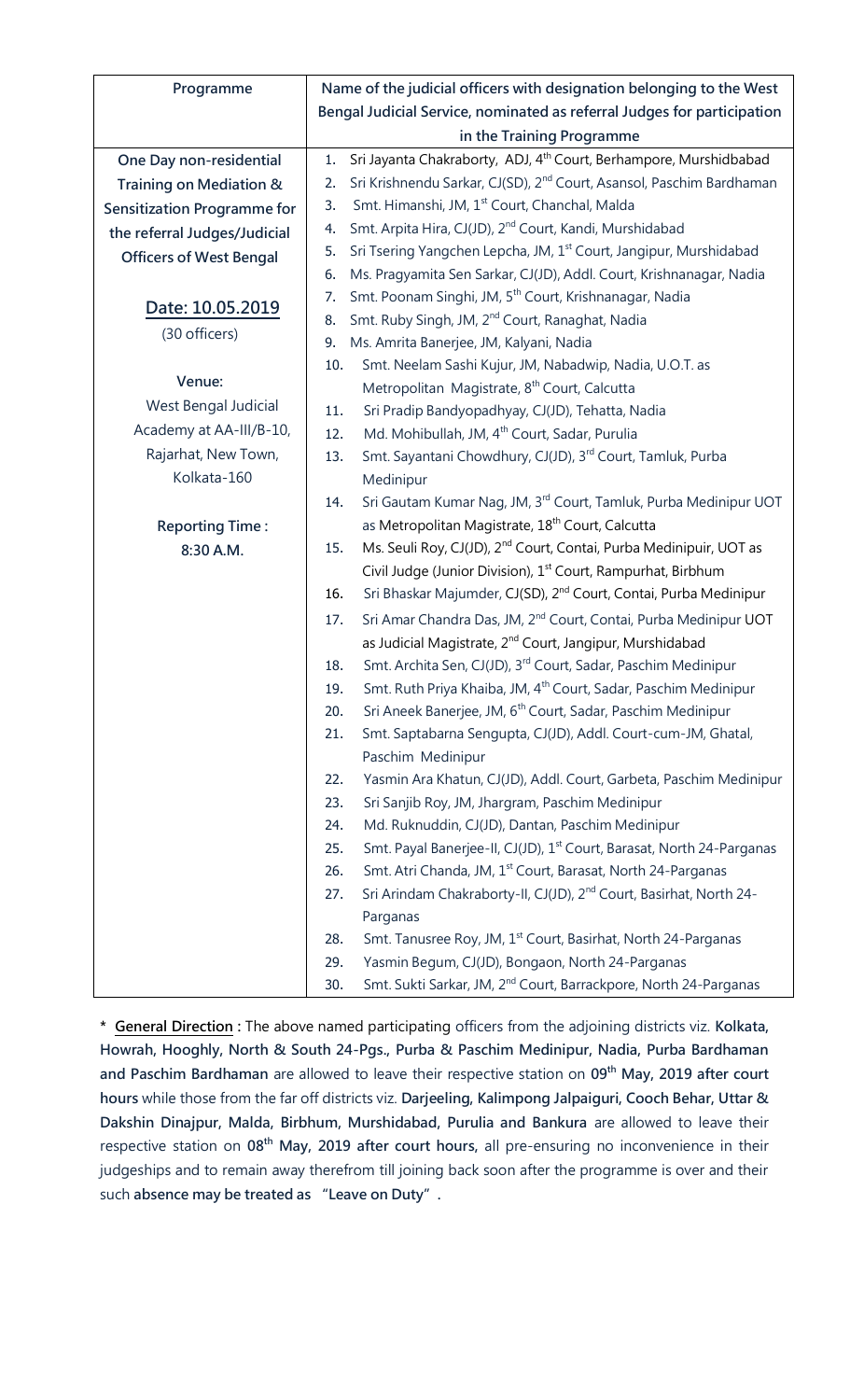| Programme                          | Name of the judicial officers with designation belonging to the West Bengal Judicial<br>Service, nominated as referral Judges for participation in the Training Programme |
|------------------------------------|---------------------------------------------------------------------------------------------------------------------------------------------------------------------------|
| One Day non-residential            | Smt. Aparna Chatterjee, JM, 3 <sup>rd</sup> Court, Jangipur, Murshidabad<br>1.                                                                                            |
| Training on Mediation &            | Smt. Arpita Ghosh, JM, Tehatta, Nadia<br>2.                                                                                                                               |
| <b>Sensitization Programme for</b> | Jonny Ul Haque Mullick, CJ(JD), Addl. Court, Tamluk, UOT as Judicial<br>3.                                                                                                |
| the referral Judges/Judicial       | Magistrate, 3 <sup>rd</sup> Court, Tamluk, Purba Medinipur                                                                                                                |
| <b>Officers of West Bengal</b>     | Sri Amit Chakraborty-II, CJ(JD), 1 <sup>st</sup> Addl. Court, Contai, Purba<br>4.                                                                                         |
|                                    | Medinipur, UOT as Judicial Magistrate, 3 <sup>rd</sup> Court, Rampurhat,                                                                                                  |
| Date: 17.05.2019                   | Birbhum                                                                                                                                                                   |
| (30 officers)                      | Smt. Amrita Pramanik, CJ(JD), 2 <sup>nd</sup> Addl. Court, Contai, Purba<br>5.                                                                                            |
|                                    | Medinipur                                                                                                                                                                 |
| Venue:                             | Sri Abhijit Pakhrin, JM, 5 <sup>th</sup> Court, Sadar, Paschim Medinipur<br>6.                                                                                            |
| West Bengal Judicial               | Sri Chandan Pramanik, JM, 1 <sup>st</sup> Court, Garbeta, Paschim Medinipur<br>7.                                                                                         |
| Academy at AA-III/B-10,            | Ms. Nilanjana Bandyopadhyay, JM, 2 <sup>nd</sup> Court, Barasat, North 24-<br>8.                                                                                          |
| Rajarhat, New Town,                | Parganas                                                                                                                                                                  |
| Kolkata-160                        | 9. Ms. Zeba Parveen, CJ(JD), 3 <sup>rd</sup> Court, Basirhat, North 24-Parganas                                                                                           |
|                                    | 10. Smt. Anita Tamang, JM, 1 <sup>st</sup> Addl. Court, Basirhat, North 24-Parganas                                                                                       |
| <b>Reporting Time:</b>             | 11. Smt. Arfa Yasmin, CJ(JD), Bidhannagar, North 24-Parganas                                                                                                              |
| 8:30 A.M.                          | 12. Sri Manojit Sarkar, CJ(JD), 5 <sup>th</sup> Court, Alipore, South 24-Parganas                                                                                         |
|                                    | 13. Smt. Shivi Srivastava, CJ(JD), 6 <sup>th</sup> Court, Alipore, South 24-Parganas                                                                                      |
|                                    | 14. Smt. Kanika Roy, JM, 6 <sup>th</sup> Court, Alipore, South 24-Parganas                                                                                                |
|                                    | 15. Sri Debasish Barman, JM, 7 <sup>th</sup> Court, Alipore, South 24-Parganas                                                                                            |
|                                    | 16. Smt. Sumita Deb Roy, CJ(JD), Addl. Court, Sealdah, South 24-                                                                                                          |
|                                    | Parganas                                                                                                                                                                  |
|                                    | 17. Smt. Sosanna Rai, JM, 2 <sup>nd</sup> Court, Sealdah, South 24-Parganas                                                                                               |
|                                    | 18. Sri Banibrata Dutta, JM, 4 <sup>th</sup> Court (Railway Court), Sealdah, South 24-                                                                                    |
|                                    | Parganas                                                                                                                                                                  |
|                                    | 19. Mr. Aminur Rahaman, CJ(JD), 1 <sup>st</sup> Court, Diamond Harbour, South 24-                                                                                         |
|                                    | Parganas                                                                                                                                                                  |
|                                    | 20. Ms. Kakali Adhikary, CJ(JD), 2 <sup>nd</sup> Addl. Court, Diamond Harbour,<br>South 24-Parganas                                                                       |
|                                    | 21. Mr. Sultan Mamud, JM, 3 <sup>rd</sup> Court, Diamond Harbour, South 24-<br>Parganas                                                                                   |
|                                    | 22. Smt. Stotri Saha, CJ(JD), 2 <sup>nd</sup> Court, Baruipur, South 24-Parganas                                                                                          |
|                                    | 23. Sri Vinod Biswakarma, CJ(JD), Kakdwip, South 24-Parganas                                                                                                              |
|                                    | 24. Ms. Aman Singhal, CJ(JD), Islampur, UOT as Judicial Magistrate,                                                                                                       |
|                                    | Islampur, Uttar Dinajpur                                                                                                                                                  |
|                                    | 25. Sri Jyotirmay Bhattacharya, Metropolitan Magistrate, 3rd Court,                                                                                                       |
|                                    | Calcutta                                                                                                                                                                  |
|                                    | 26. Smt. Nita Sarkar, Metropolitan Magistrate, 5 <sup>th</sup> Court, Calcutta                                                                                            |
|                                    | 27. Sri Binod Mahato, Metropolitan Magistrate, 14 <sup>th</sup> Court, Calcutta                                                                                           |
|                                    | 28. Smt. Mala Chakraborty, Metropolitan Magistrate, 20 <sup>th</sup> Court,                                                                                               |
|                                    | Calcutta                                                                                                                                                                  |
|                                    | 29. Sri Somak Das, Metropolitan Magistrate, 22 <sup>nd</sup> Court, Calcutta                                                                                              |
|                                    | 30. Sri Indrajit Deb, Municipal Magistrate, 3rd Court, Calcutta                                                                                                           |

**\* General Direction :** The above named participating officers from the adjoining districts viz. **Kolkata, Howrah, Hooghly, North & South 24-Pgs., Purba & Paschim Medinipur, Nadia, Purba Bardhaman and Paschim Bardhaman** are allowed to leave their respective station on **16th May, 2019 after court hours** while those from the far off districts viz. **Darjeeling, Kalimpong Jalpaiguri, Cooch Behar, Uttar & Dakshin Dinajpur, Malda, Birbhum, Murshidabad, Purulia and Bankura** are allowed to leave their respective station on **15th May, 2019 after court hours,** all pre-ensuring no inconvenience in their judgeships and to remain away therefrom till joining back soon after the programme is over and their such **absence may be treated as "Leave on Duty".**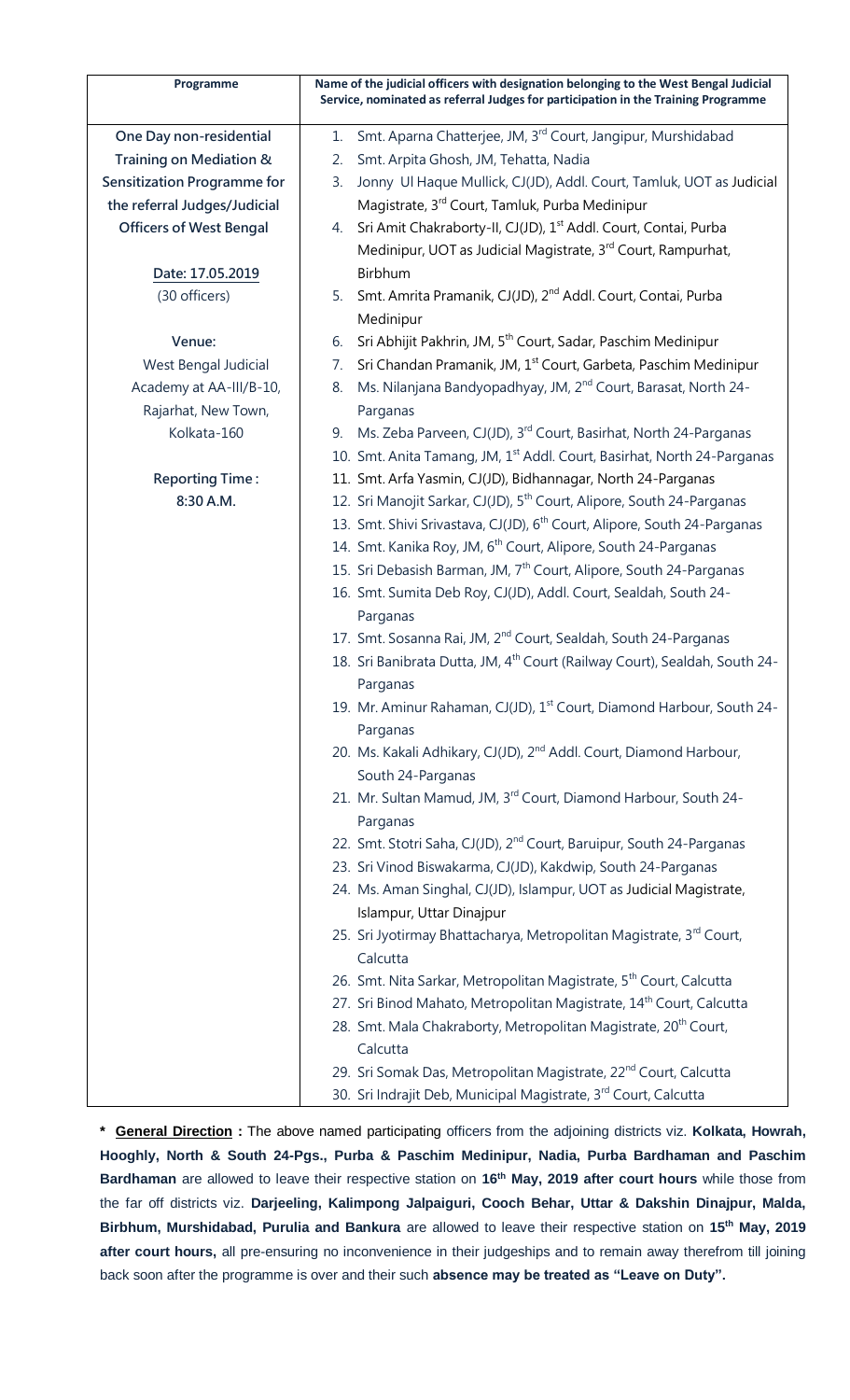| Programme                          | Name of the judicial officers with designation belonging to the West                                                                                 |
|------------------------------------|------------------------------------------------------------------------------------------------------------------------------------------------------|
|                                    | Bengal Judicial Service, nominated as referral Judges for participation                                                                              |
|                                    | in the Training Programme                                                                                                                            |
| One Day non-residential            | Sri Sukumar Ray, Director, West Bengal Judicial Academy,<br>1.                                                                                       |
| Training on Mediation &            | Sri Subhendu Samanta, District Judge, Birbhum<br>2.                                                                                                  |
| <b>Sensitization Programme for</b> | Sri Biswaroop Bandyopadhyay, Commissioner of Departmental<br>3.                                                                                      |
| the referral Judges/Judicial       | Enquiries, State Vigilance Commission, West Bengal                                                                                                   |
| <b>Officers of West Bengal</b>     | Sri Nandadulal Kalapahar, Judge, Special Court-cum-ADJ, Balurghat,<br>4.                                                                             |
|                                    | Dakshin Dinajpur                                                                                                                                     |
| Date: 18.05.2019                   | Sri Sadhan Mondal, CJM, Hooghly<br>5.                                                                                                                |
| (30 officers)                      | Sri Santosh Kumar Pathak, Administrative Officer, West Bengal<br>6.                                                                                  |
|                                    | Judicial Academy.                                                                                                                                    |
|                                    | Sri Nachiketa Bera, ACJM, Chanchal, Malda<br>7.                                                                                                      |
| Venue:                             | Smt. Sarojini Ghising, CJ(SD), 3rd Court, Krishnanagar, Nadia<br>8.                                                                                  |
| West Bengal Judicial               | 9.<br>Sri Satyajit Maity, Registrar, District Judge's Court, Barasat, North 24-                                                                      |
| Academy at AA-III/B-10,            | Parganas                                                                                                                                             |
| Rajarhat, New Town,                | 10. Smt. Leena Sharma, CJ(SD), 2 <sup>nd</sup> Court, Krishnanagar, Nadia                                                                            |
| Kolkata-160                        | 11. Sk. Mohammder Arif Hasan, CJ(JD), Jhargram, Paschim Medinipur                                                                                    |
|                                    | 12. Ali Asgor Allauddin Ahmed, JM, Dantan, Paschim Medinipur                                                                                         |
| <b>Reporting Time:</b>             | 13. Smt. Chirasree Banerjee, CJ(JD), 2 <sup>nd</sup> Court, Barrackpore, North 24-                                                                   |
| 8:30 A.M.                          | Parganas                                                                                                                                             |
|                                    | 14. Sri Nirmam Thapa, JM, 3 <sup>rd</sup> Court, Barrackpore, North 24-Parganas                                                                      |
|                                    | 15. Smt. Anusuya Dey, CJ(JD), 1 <sup>st</sup> Additional Court, Alipore, South 24-                                                                   |
|                                    | Parganas                                                                                                                                             |
|                                    | 16. Smt. Amrapali Chakraborty, CJ(JD), 2 <sup>nd</sup> Additiona Court, Alipore,<br>South 24-Parganas                                                |
|                                    | 17. Ms. Pradipta Bhattacharya, JM, 8 <sup>th</sup> Court, Alipore, South 24-Parganas                                                                 |
|                                    | 18. Md. Zafar Parwej, JM, 9 <sup>th</sup> Court, Alipore, South 24-Parganas                                                                          |
|                                    | 19. Mr. Qaiser Alam, JM, 3rd Court, Sealdah, South 24-Parganas                                                                                       |
|                                    | 20. Sri Gourav Ghosh, CJ(JD), 2 <sup>nd</sup> Court, Diamond Harbour, South 24-                                                                      |
|                                    | Parganas                                                                                                                                             |
|                                    | 21. Sri Sourav Dey, CJ(JD), 3rd Court, Baruipur, South 24-Parganas                                                                                   |
|                                    | 22. Sri Souvik De, Metropolitan Magistrate, 4 <sup>th</sup> Court, Calcutta                                                                          |
|                                    | 23. Sri Koustuv Mukhopadhyay, Metropolitan Magistrate, 9 <sup>th</sup> Court,                                                                        |
|                                    | Calcutta                                                                                                                                             |
|                                    | 24. Smt. Moumita Ray, Metropolitan Magistrate, 11 <sup>th</sup> Court, Calcutta                                                                      |
|                                    | 25. Sri Smarajit Ray, Metropolitan Magistrate, 12 <sup>th</sup> Court, Calcutta                                                                      |
|                                    | 26. Sri Sourav Subba, Municipal Magistrate, 4 <sup>th</sup> Court, Calcutta                                                                          |
|                                    | 27. Sri Kallol Ghosh, JM, 2 <sup>nd</sup> Court, Purba Burdwan, Sadar                                                                                |
|                                    | 28. Sri Vikramjit Sen, JM, 5 <sup>th</sup> Court, Chinsurah, Hooghly                                                                                 |
|                                    | 29. Sri Indranil Ray, CJ(JD), 2 <sup>nd</sup> Court, Serampore, Hooghly<br>30. Smt. Srijita Chatterjee, JM, 2 <sup>nd</sup> Court, Paschim Medinipur |
|                                    |                                                                                                                                                      |

**\* General Direction :** The above named participating officers from the adjoining districts viz. **Kolkata, Howrah, Hooghly, North & South 24-Pgs., Purba & Paschim Medinipur, Nadia, Purba Bardhaman and Paschim Bardhaman** are allowed to leave their respective station on **17th May, 2019 after court hours** while those from the far off districts viz. **Darjeeling, Kalimpong Jalpaiguri, Cooch Behar, Uttar & Dakshin Dinajpur, Malda, Birbhum, Murshidabad, Purulia and Bankura** are allowed to leave their respective station on **16th May, 2019 after court hours,** all pre-ensuring no inconvenience in their judgeships and to remain away therefrom till joining back soon after the programme is over and their such **absence may be treated as "Leave on Duty".**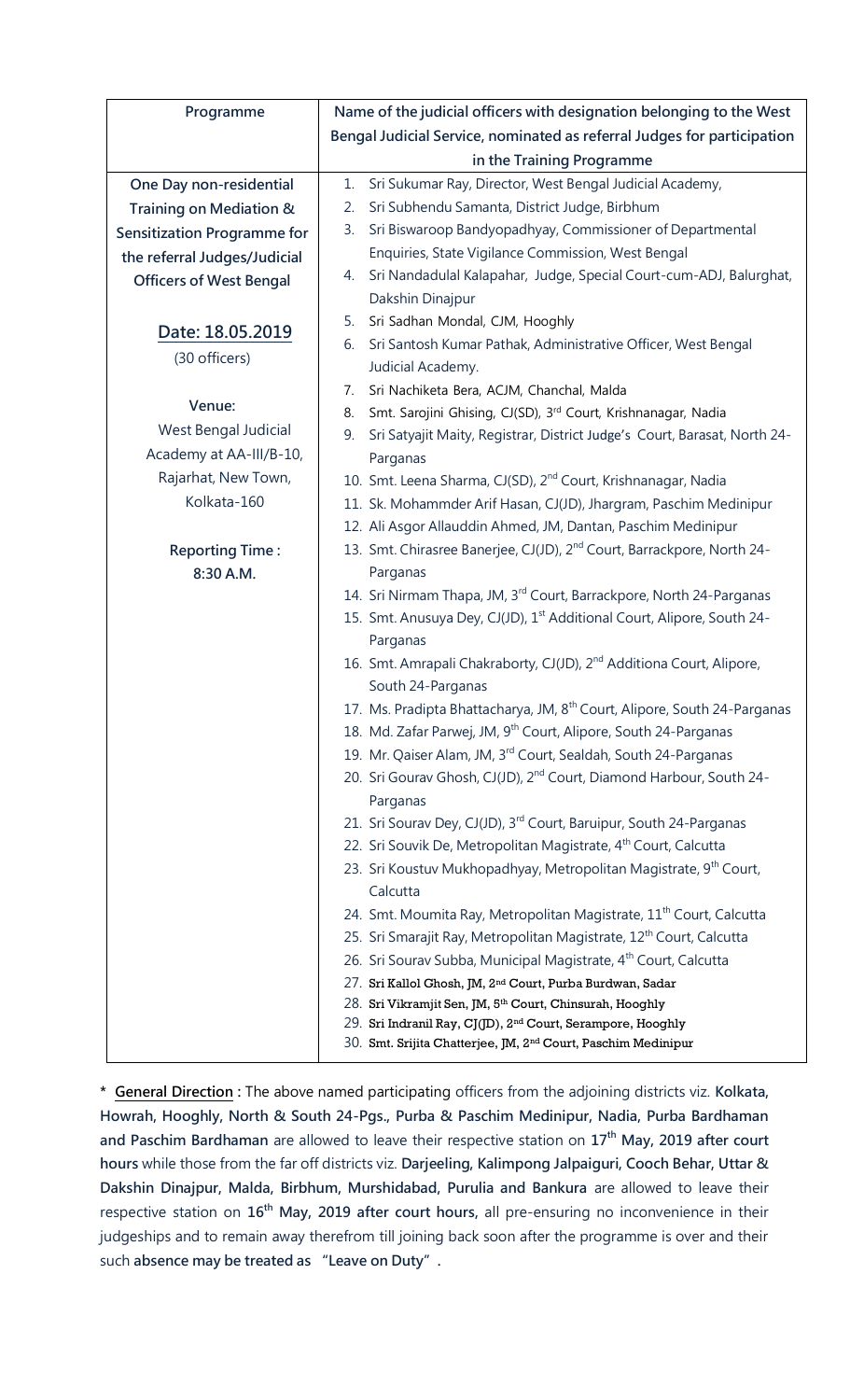| Programme                                                                | Name of the judicial officers with designation belonging to the West Bengal                           |
|--------------------------------------------------------------------------|-------------------------------------------------------------------------------------------------------|
|                                                                          | Judicial Service, nominated as referral Judges for participation in the                               |
|                                                                          | <b>Training Programme</b>                                                                             |
| <b>One Day non-residential</b>                                           | 1. Smt. Kesang Doma Bhutia, District Judge, North 24-Parganas                                         |
| <b>Training on Mediation &amp;</b><br><b>Sensitization Programme for</b> | 2. Sri Sugato Majumder, District Judge, Jalpaiguri                                                    |
| the referral Judges/Judicial                                             | 3. Sri Uday Kumar, District Judge, Uttar Dinajpur                                                     |
| <b>Officers of West Bengal</b>                                           | Sri Apurba Sinha Roy, District Judge, Bankura<br>4.                                                   |
| Date: 24.05.2019                                                         | 5. Shaikh Kamal Uddin, ADJ, 2 <sup>nd</sup> Court, Islampur, Uttar Dinajpur                           |
| (30 officers)                                                            | Smt. Kaberi Basu, ADJ, 18 <sup>th</sup> Court, Alipore, South 24-Parganas<br>6.                       |
| Venue:<br>West Bengal Judicial                                           | Sri Chiranjib Bhattacharya, ADJ, 2 <sup>nd</sup> Court, Berhampore,<br>7.<br>Murshidabad              |
| Academy at AA-III/B-10,<br>Rajarhat, New Town,<br>Kolkata-160            | 8. Sri Subrata Chandra Polle, Judge, Special Court(E.C. Act)-cum ADJ,<br>Sadar, Paschim Medinipur     |
|                                                                          | 9. Sri Anjan Kumar Sengupta, ADJ, 2 <sup>nd</sup> Court, Jangipur, Murshidabad                        |
| <b>Reporting Time:</b><br>8:30 A.M.                                      | 10. Sri Ambarish Ghosh, ADJ (Re-designated Court), Sadar, Paschim<br>Medinipur                        |
|                                                                          | 11. Sri Tapas Kumar Roy, ADJ, FTC-3, Howrah                                                           |
|                                                                          | 12. Sri Sujit Kumar Jha, ADJ, FTC-3, Barasat, North 24-Parganas                                       |
|                                                                          | 13. Smt. Melissa Gurung, ADJ, FTC-4, Alipore, South 24-Parganas                                       |
|                                                                          | 14. Sri Sougata Roy Chowdhury, ADJ, FTC-2, Jalpaiguri, Sadar                                          |
|                                                                          | 15. Sri Subrata Chatterjee, CJ(SD), Durgapur, Paschim Bardhaman                                       |
|                                                                          | 16. Sri Amitabha Das-II, CJ(SD), Serampore, Hooghly                                                   |
|                                                                          | 17. Sri Abhijit Ghosh, ACJM, Alipore, South 24-Parganas, UOT as Chief<br>Judicial Magistrate, Malda.  |
|                                                                          | 18. Smt. Ishani Chakraborty, CJ(SD), 1st Court, Alipore, South 24-<br>Parganas, UOT as CJM, Kalimpong |
|                                                                          | 19. Sri Anindya Banerjee, CJ(SD), Bolpur, Birbhum                                                     |
|                                                                          | 20. Sri Dipanjan Sen, CMM, Calcutta                                                                   |
|                                                                          | 21. Smt. Jyotsna Roy, CJ(SD), 3rd Court, Howrah                                                       |
|                                                                          | 22. Sri Anirban Roy, Secretary, DLSA, Hooghly                                                         |
|                                                                          | 23. Sri Maniklal Jana, Secretary, DLSA, Nadia                                                         |
|                                                                          | 24. Sri Ayan Majumder, Secretary, DLSA, North 24-Parganas                                             |
|                                                                          | 25. Smt. Atrayee Manna Chowdhury, CJ(SD), Sadar, Jalpaiguri                                           |
|                                                                          | 26. Sri Argha Banerjee, Secretary, DLSA, Purulia                                                      |
|                                                                          | 27. Sri Mandeep Saha Roy, Secretary, DLSA, Murshidabad                                                |
|                                                                          | 28. Sri Anil Kushwaha, Secretary, DLSA, Malda                                                         |
|                                                                          | 29. Sri Uttam Bhattacharya, Chief Judicial Magistrate, Darjeeling                                     |
|                                                                          | 30. Sri Arnab Datta, Secretary, DLSA, Howrah                                                          |
|                                                                          |                                                                                                       |

**\* General Direction :** The above named participating officers from the adjoining districts viz. **Kolkata, Howrah, Hooghly, North & South 24-Pgs., Purba & Paschim Medinipur, Nadia, Purba Bardhaman and Paschim Bardhaman** are allowed to leave their respective station on **23rd May, 2019 after court hours** while those from the far off districts viz. **Darjeeling, Kalimpong Jalpaiguri, Cooch Behar, Uttar & Dakshin Dinajpur, Malda, Birbhum, Murshidabad, Purulia and Bankura** are allowed to leave their respective station on **22nd May, 2019 after court hours,** all pre-ensuring no inconvenience in their judgeships and to remain away therefrom till joining back soon after the programme is over and their such **absence may be treated as "Leave on Duty".**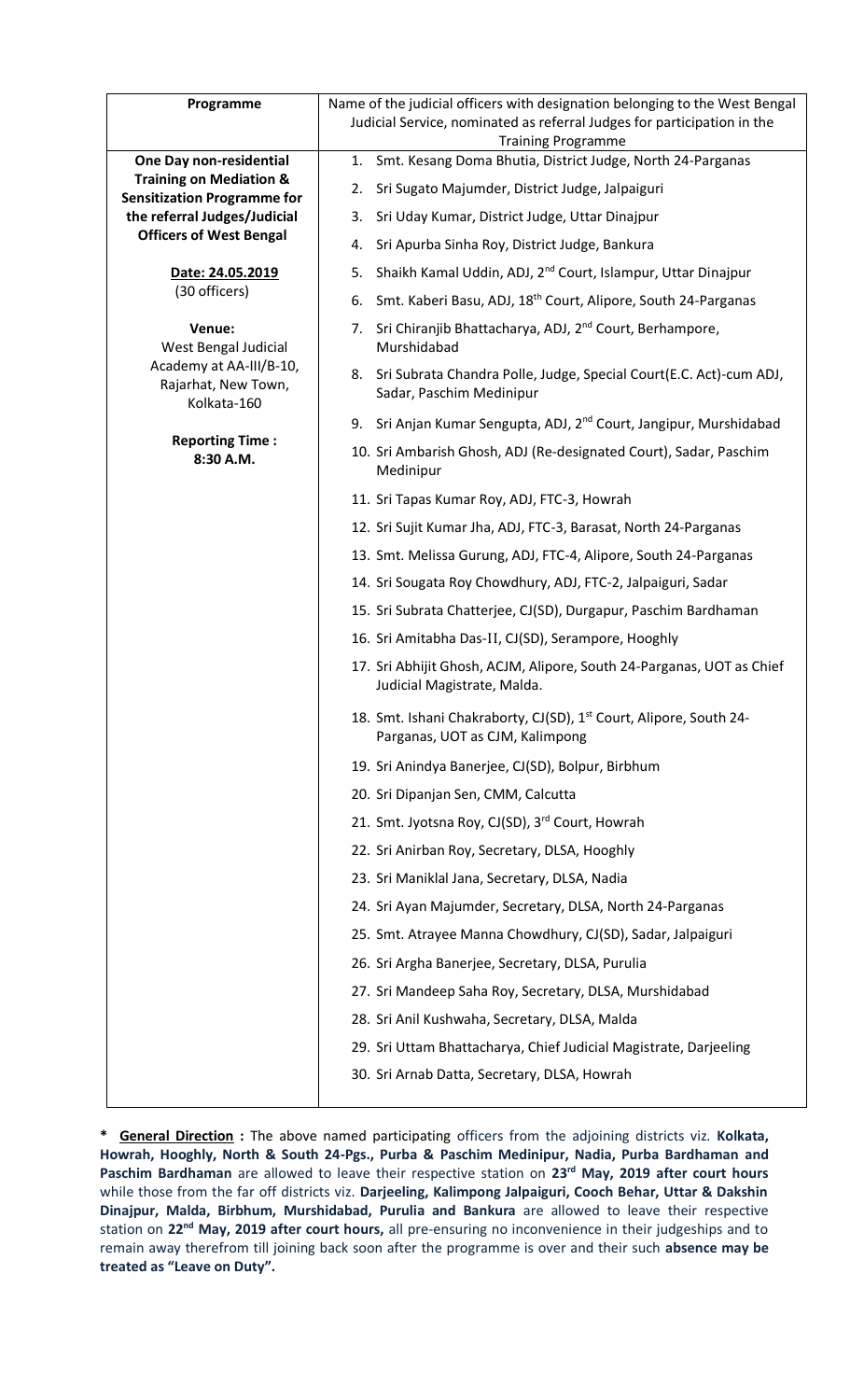| Programme                                       | Name of the judicial officers with designation belonging to the West<br>Bengal Judicial Service, nominated as referral Judges for participation<br>in the Training Programme |
|-------------------------------------------------|------------------------------------------------------------------------------------------------------------------------------------------------------------------------------|
| One Day non-residential                         | 1. Sri Diptendra Nath Mitra, ADJ, 2 <sup>nd</sup> Court, Suri, Birbhum                                                                                                       |
| Training on Mediation &                         | 2. Sri Debabrata Mukherjee, ADJ, 1 <sup>st</sup> Court, Islampur, Uttar Dinajpur                                                                                             |
| <b>Sensitization Programme for</b>              | 3. Sri Debaprasad Nath, ADJ, 1 <sup>st</sup> Court, Siliguri, Darjeeling                                                                                                     |
| the referral Judges/Judicial                    | 4. Masuk Hossain Khan, Judge, Spl. Court (E.C. Act)-cum-ADJ, Sadar, Purba                                                                                                    |
| <b>Officers of West Bengal</b>                  | Bardhaman.                                                                                                                                                                   |
|                                                 | 5. Sri Bimal Kanti Bera, ADJ, Chandernagore, Hooghly                                                                                                                         |
| Date: 31.05.2019                                | 6. Sri Subhayu Banerjee, ADJ, 7 <sup>th</sup> Court, Barasat, 24 Pgs(N)                                                                                                      |
| (30 officers)                                   | 7. Sk. Md. Reza, ADJ, Buniadpur, Dakshin Dinajpur                                                                                                                            |
|                                                 | 8. Sri Viswaroop Sett, ADJ, Tufanganj, Cooch Behar                                                                                                                           |
| Venue:                                          | 9. Sri Umesh Singh, ADJ, Kalyani, Nadia                                                                                                                                      |
| West Bengal Judicial<br>Academy at AA-III/B-10, | 10. Sri Pradip Barman, ADJ, FTC-2, Basirhat, North 24-Parganas                                                                                                               |
| Rajarhat, New Town,                             | 11. Sri Sanjay Ranjan Pal, ADJ, FTC-2, Diamond Harbour, South 24-                                                                                                            |
| Kolkata-160                                     | Parganas<br>12. Sri Debarghya Biswas, ACJM, Raghunathpur, Purulia                                                                                                            |
|                                                 | 13. Sri Megh Dorji Moktan, ACJM, Krishnanagar, Nadia                                                                                                                         |
| <b>Reporting Time:</b>                          | 14. Md. Ehteshamuddin, CJ(SD), 1 <sup>st</sup> Court, Barasat, North 24-Parganas                                                                                             |
| 8:30 A.M.                                       | 15. Sri Surajit Seal, Judge, Bench-2, PSCC, Calcutta                                                                                                                         |
|                                                 | 16. Smt. Sarmistha Nag (Paul), JM, 5 <sup>th</sup> Court, Barrackpore, North 24-                                                                                             |
|                                                 | Parganas                                                                                                                                                                     |
|                                                 | 17. Ms. Sananda Hazra, CJ(JD), 3rd Addl. Court, Alipore, South 24-Parganas                                                                                                   |
|                                                 | 18. Smt. Keya Bala, JM, 10 <sup>th</sup> Court, Alipore, South 24-Parganas                                                                                                   |
|                                                 | 19. Sri Indraneel Chakraborty, JM, 5 <sup>th</sup> Court, Sealdah, South 24-Parganas                                                                                         |
|                                                 | 20. Smt. Priyanka Pradhan, CJ(JD), 1 <sup>st</sup> Addl Court, Diamond Harbour, South<br>24-Parganas                                                                         |
|                                                 | 21. Sri Samitinjoy Pal, JM, 2 <sup>nd</sup> Court, Diamond Harbour, South 24-Parganas                                                                                        |
|                                                 | 22. Smt. Dewyani Rai, JM, Baruipur, South 24-Parganas                                                                                                                        |
|                                                 | 23. Smt. Priyanka Bose, JM, 2 <sup>nd</sup> Court, Islampur, Uttar Dinajpur, UOT as<br>Civil Judge (Junior Division), Addl. Court, Chandernagore, Hooghly                    |
|                                                 | 24. Smt. Keya Mandal (Raha), Metropolitan Magistrate, 13 <sup>th</sup> Court,                                                                                                |
|                                                 | Calcutta                                                                                                                                                                     |
|                                                 | 25. Sri Sunil Kumar Sharma, Metropolitan Magistrate, 16 <sup>th</sup> Court, Calcutta                                                                                        |
|                                                 | 26. Smt. Aliva Ray, Metropolitan Magistrate, 17 <sup>th</sup> Court, Calcutta                                                                                                |
|                                                 | 27. Sri Shyama Prasad Chattopadhyay, Registrar, City Sessions Court,<br>Calcutta                                                                                             |
|                                                 | 28. Smt. Arkabrati Neogi, Metropolitan Magistrate, 19 <sup>th</sup> Court, Calcutta                                                                                          |
|                                                 | 29. Sri Pinaki Mitra, ADJ, FTC, Kalna, Burdwan                                                                                                                               |
|                                                 | 30. Molla Asgar Ali, ADJ, FTC, Dubrajpur, Birbhum                                                                                                                            |

**\* General Direction :** The above named participating officers from the adjoining districts viz. **Kolkata, Howrah, Hooghly, North & South 24-Pgs., Purba & Paschim Medinipur, Nadia, Purba Bardhaman and Paschim Bardhaman** are allowed to leave their respective station on **30th May, 2019 after court hours** while those from the far off districts viz. **Darjeeling, Kalimpong Jalpaiguri, Cooch Behar, Uttar & Dakshin Dinajpur, Malda, Birbhum, Murshidabad, Purulia and Bankura** are allowed to leave their respective station on **29th May, 2019 after court hours,** all pre-ensuring no inconvenience in their judgeships and to remain away therefrom till joining back soon after the programme is over and their such **absence may be treated as "Leave on Duty".**